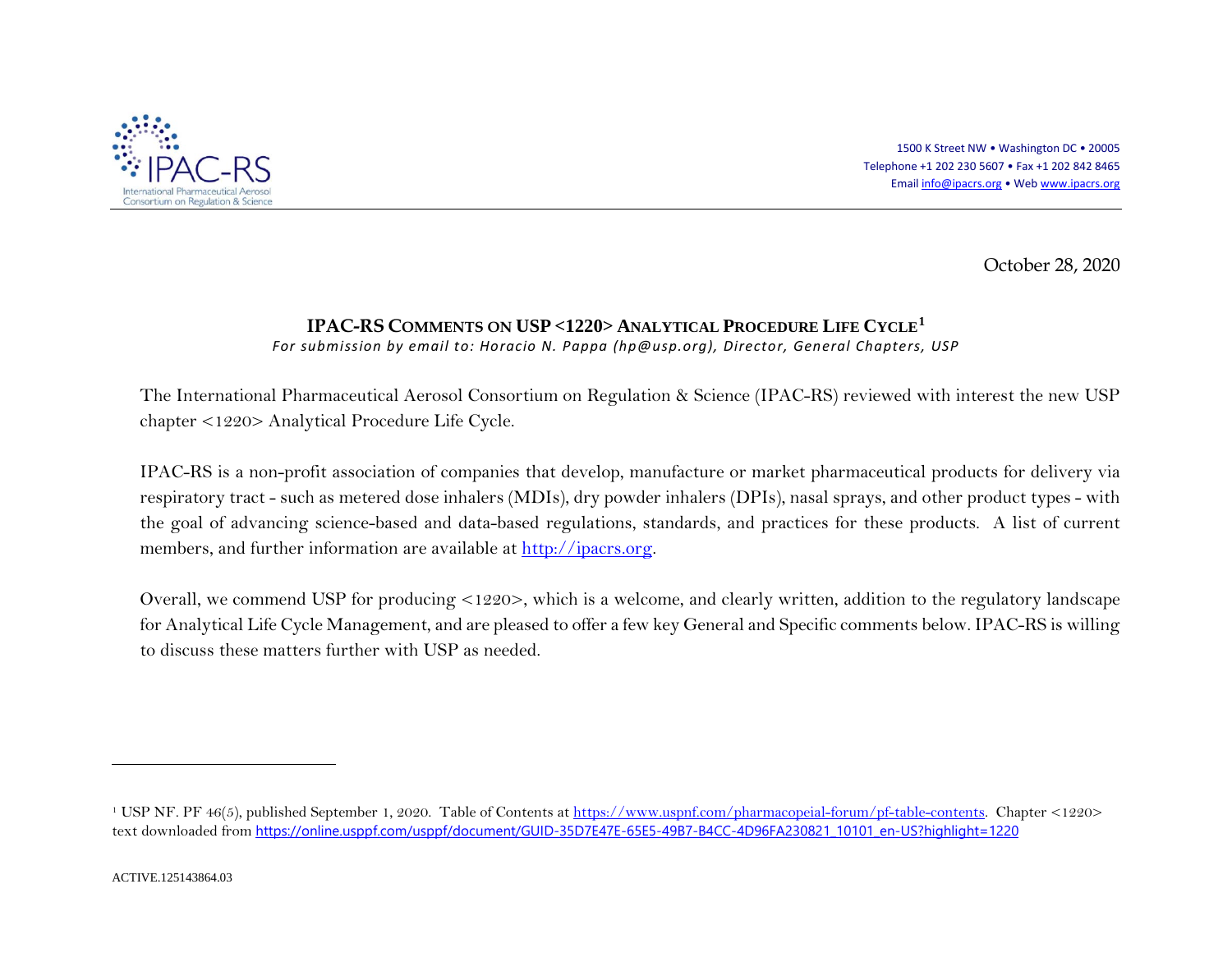## General Comments

- 1. IPAC-RS supports the concepts presented in the chapter, and encourages USP to ensure that future new and revised chapters on analytical methods are building on these life cycle approaches. In particular, tests for complex products, such as pharmaceutical aerosols, need to be described in pharmacopoeial chapters with the life cycle philosophy in mind. In support of that goal, IPAC-RS recommends that future revisions of <1220> include examples from testing aerosols and other drug-device combination products.
- 2. The document makes mention of replication strategy but does not seem to give any cross-references to guide "good sampling practice"? The sampling uncertainty may potentially be by far the largest single component of overall uncertainty and the biggest factor in overall PPQ.

| Location      | Original Language                | Proposed Changed Language                                                            | Justification of Proposed Change                                 |
|---------------|----------------------------------|--------------------------------------------------------------------------------------|------------------------------------------------------------------|
| Page 1        | "The procedure life cycle"       | "The procedure life cycle approach                                                   | It might be useful to state which ICH                            |
| Introduction  | approach described here is       | described here is consistent with                                                    | guidelines are being referenced (e.g. Q2,                        |
|               | consistent with the quality by   | the quality by design concepts                                                       | Q12 and Q14, as outlined in the briefing).                       |
|               | design concepts described in     | described in International Council                                                   |                                                                  |
|               | International Council for        | for Harmonisation (ICH)                                                              |                                                                  |
|               | Harmonisation (ICH)              | guidelines $Q_{\cdot\cdot\cdot}$ , $Q_{\cdot\cdot\cdot}$ and $Q_{\cdot\cdot\cdot}$ . |                                                                  |
|               | guidelines."                     |                                                                                      |                                                                  |
| Page 4        | "Scenarios 2 and 3: In these     | "Scenarios 2 and 3: In these                                                         | The example given uses an upper acceptance                       |
| Specification | scenarios, it is less clear that | scenarios, it is less clear that the                                                 | $\lim$ it (U <sub>a</sub> ). In this situation, Scenario 3 would |
| and Decision  | the true quality characteristic  | true quality characteristic is                                                       | result in a significant probability that the true                |
| Rules         | is actually above or below the   | actually above or below the upper                                                    | value of the quality characteristic is actually                  |
|               | upper acceptance criterion and   | acceptance criterion and there is                                                    | inside the specification acceptance range,                       |
|               | there is significant probability | significant probability that the                                                     | whereas Scenario 2 would result in a                             |
|               | that the true value of the       | true value of the quality                                                            | significant probability that it is actually                      |
|               | quality characteristic is        | characteristic is actually inside                                                    | outside.                                                         |
|               | actually inside (Scenario 2) or  | (Scenario 3) or outside (Scenario 2)                                                 |                                                                  |

## Specific Comments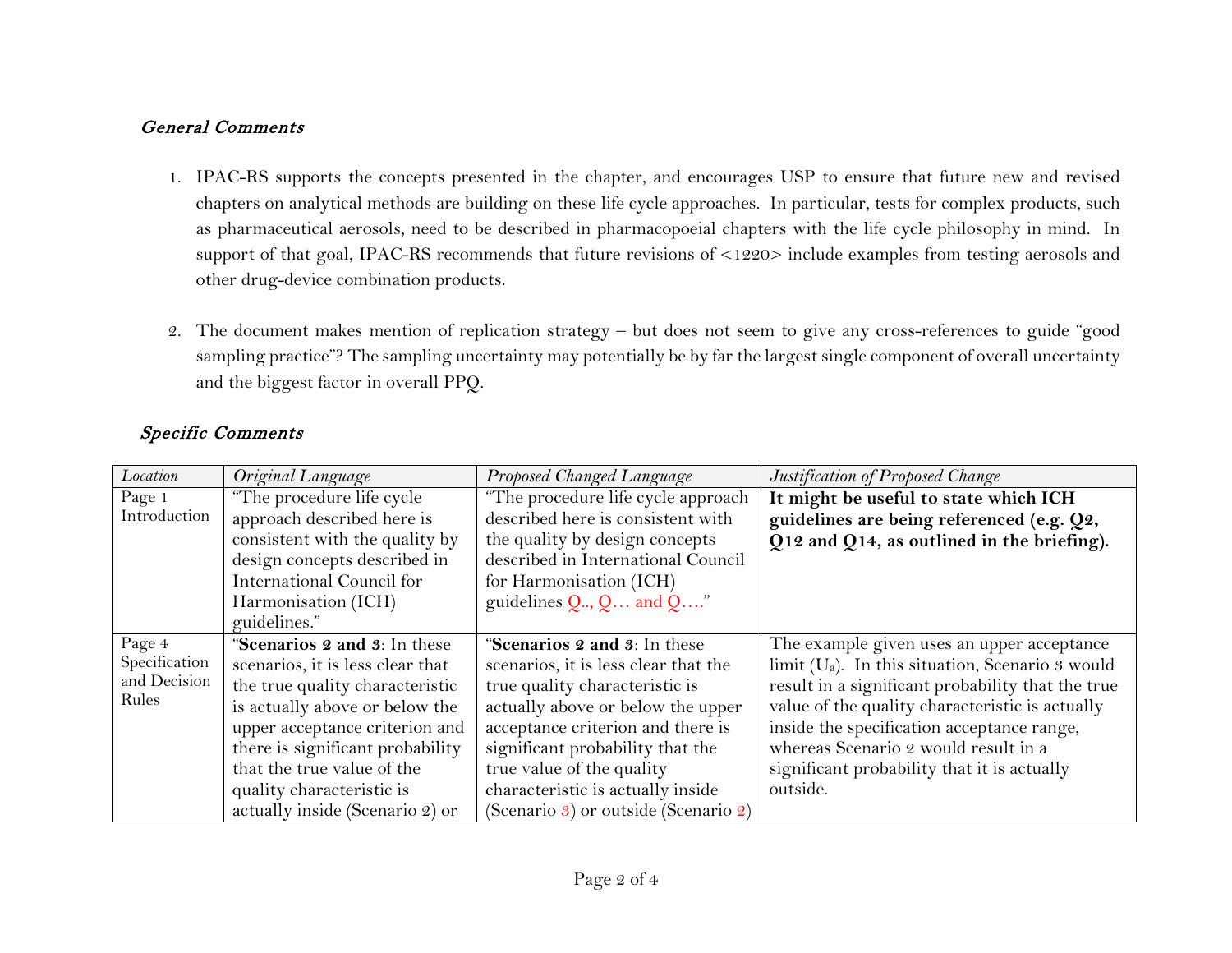| Location                                                                 | Original Language                                                                                                                                                                                                                                                                                                                                          | Proposed Changed Language                                                                                                                                                                                                                                                                                                                                                                                                                            | Justification of Proposed Change                                                                                                                                                                                                                                                            |
|--------------------------------------------------------------------------|------------------------------------------------------------------------------------------------------------------------------------------------------------------------------------------------------------------------------------------------------------------------------------------------------------------------------------------------------------|------------------------------------------------------------------------------------------------------------------------------------------------------------------------------------------------------------------------------------------------------------------------------------------------------------------------------------------------------------------------------------------------------------------------------------------------------|---------------------------------------------------------------------------------------------------------------------------------------------------------------------------------------------------------------------------------------------------------------------------------------------|
|                                                                          | outside (Scenario 3) the                                                                                                                                                                                                                                                                                                                                   | the specification acceptance                                                                                                                                                                                                                                                                                                                                                                                                                         |                                                                                                                                                                                                                                                                                             |
|                                                                          | specification acceptance                                                                                                                                                                                                                                                                                                                                   | range."                                                                                                                                                                                                                                                                                                                                                                                                                                              |                                                                                                                                                                                                                                                                                             |
|                                                                          | range."                                                                                                                                                                                                                                                                                                                                                    |                                                                                                                                                                                                                                                                                                                                                                                                                                                      |                                                                                                                                                                                                                                                                                             |
| Page 5:<br>Figure 5 and<br>associated<br>text                            | "Managing these risks may be<br>achieved by altering the type<br>of decision rule that is used. In<br>the situation where the safe<br>and efficacious range is<br>accurately known, guard<br>bands can be applied to that<br>range, based on the<br>distribution of the total<br>analytical error, to determine<br>the acceptance range (Figure<br>$(5)$ " | "Managing these risks may be<br>achieved by altering the type of<br>decision rule that is used. In the<br>situation where the safe and<br>efficacious range is accurately<br>known, guard bands can be applied<br>to that range, based on the<br>distribution of the total analytical<br>error, to determine the acceptance<br>range (Figure 5), thereby reducing<br>the risk of false acceptance but<br>increasing the risk of false<br>rejection." | Guard bands, as shown in the figure, ensure<br>we don't get a false acceptance, but it doesn't<br>prevent a false rejection. This should be made<br>clear in the associated text.                                                                                                           |
| Page 8 PPQ:<br>Protocol<br>Study and<br>design<br>second bullet<br>point | "The acceptance criteria<br>needed to meet the ATP<br>(accuracy, precision, range)"                                                                                                                                                                                                                                                                        | "The acceptance criteria needed to<br>meet the ATP (e.g. accuracy,<br>precision, range)".                                                                                                                                                                                                                                                                                                                                                            | Minor amendment for clarification, and<br>alignment to earlier text:<br>It is understandable why accuracy, precision<br>and range have been added, however it is<br>critical to include the 'e.g.' since ATP criteria<br>will be very dependent on method, approach to<br>defining ATP etc. |
| Page 9<br>Routine<br>Monitoring                                          | "This stage includes an<br>ongoing program to collect<br>and analyze data that relate to<br>analytical procedure<br>performance. Monitoring may<br>include tracking analytical<br>performance attributes<br>including SSTs, stability<br>trends, analytically caused<br>invalid results such as out-of-                                                    | "This stage includes an ongoing<br>program to collect and analyze<br>data that relate to analytical<br>procedure performance.<br>Monitoring may include tracking<br>analytical performance attributes<br>including SSTs, stability trends,<br>analytically caused invalid results<br>such as out-of-specification or out-<br>of-trend results, SST failures,                                                                                         | SSTs are covered twice in the same sentence<br>and only need to be covered once.                                                                                                                                                                                                            |